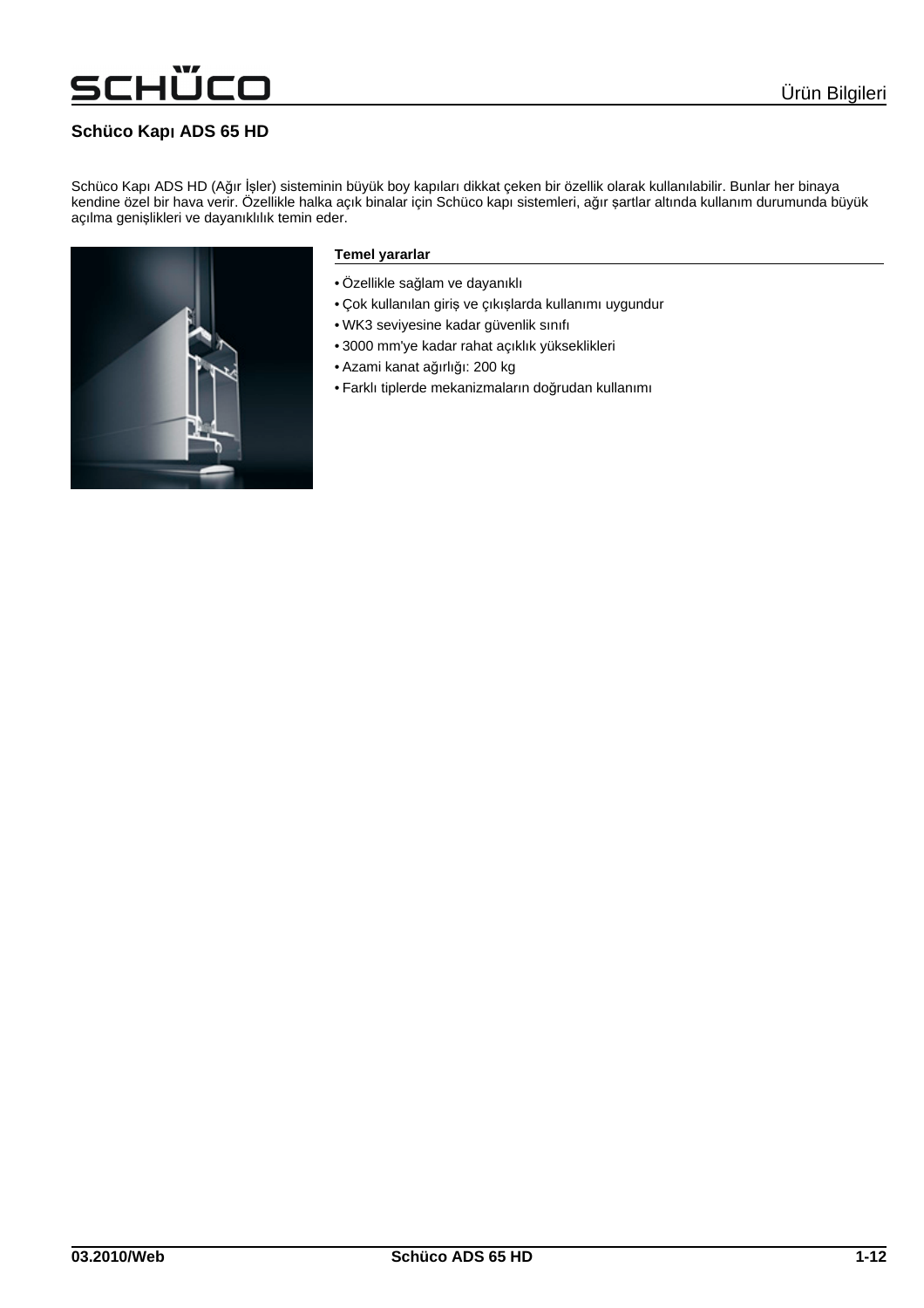| <b>Material</b>                   |                                                                                                           |
|-----------------------------------|-----------------------------------------------------------------------------------------------------------|
| <b>Aluminium</b>                  |                                                                                                           |
| <b>Type of construction</b>       |                                                                                                           |
| <b>Thermally insulated</b>        |                                                                                                           |
| <b>Doors</b>                      |                                                                                                           |
| Inward opening doors              | Single leaf<br>Double leaf<br>with toplight/sidelight                                                     |
| <b>Outward opening doors</b>      | Single leaf<br>Double leaf<br>with toplight/sidelight                                                     |
| Anti finger trap door             |                                                                                                           |
| Double leaf swing doors           |                                                                                                           |
| <b>Entrance lobbies</b>           |                                                                                                           |
| Doors as insert units for façades |                                                                                                           |
| Door thresholds                   | Easy access combination threshold made from EPDM<br>Easy access combination threshold made from aluminium |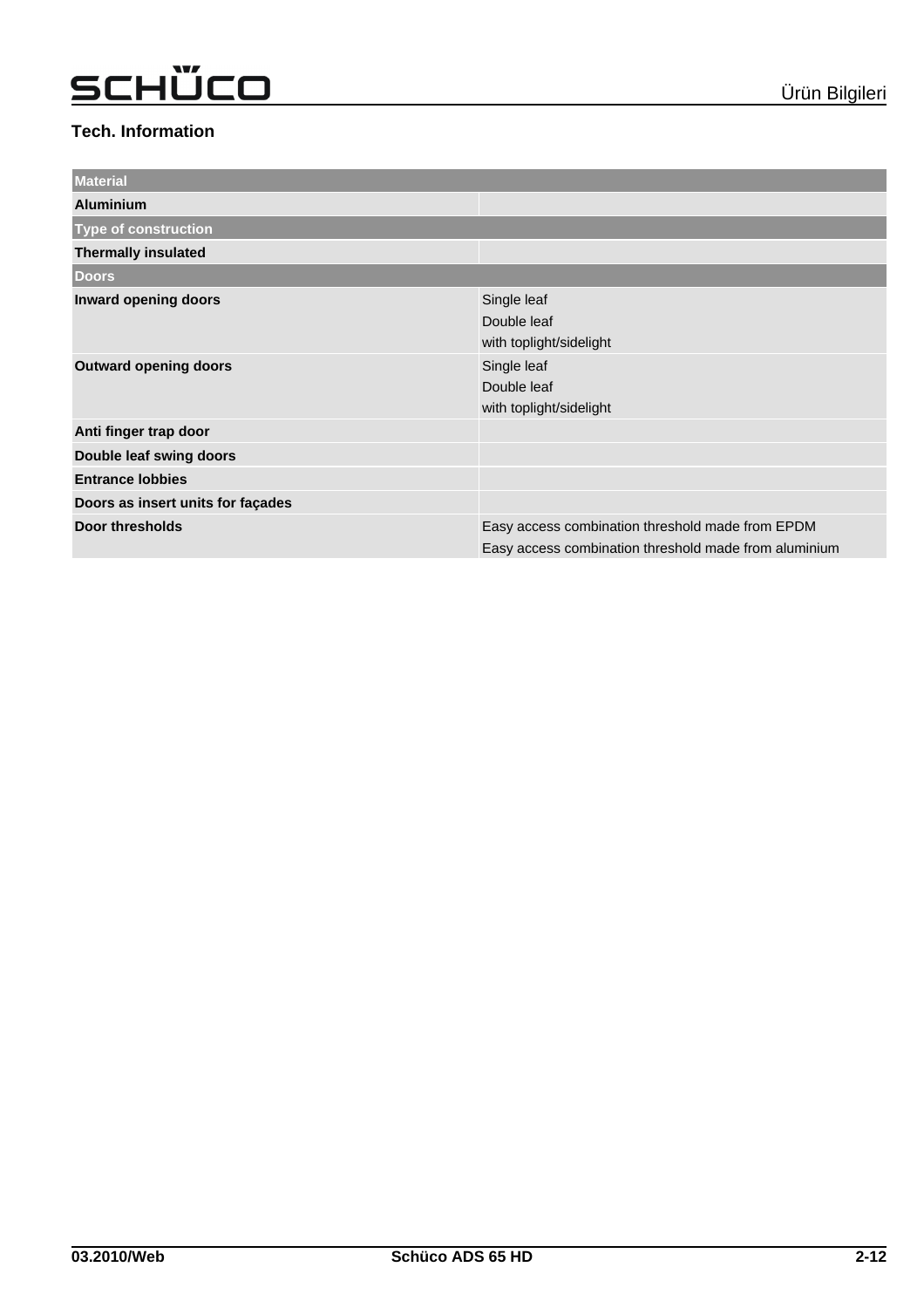### schÜco

### **CAD-Drawings**

#### **Door section details 2**



**sidelight (structural mullion)** Drawing dxf (dxf/492 KB) Drawing dwg (dwg/258 KB)

**door inward / opposed opening** Drawing dxf (dxf/239 KB) Drawing dwg (dwg/88 KB)

**door inward opening with meeting rail** Drawing dxf (dxf/244 KB) Drawing dwg (dwg/176 KB)

#### **Doors, attachments to structure 1**



**Top attachment, inward opening** Drawing dxf (dxf/541 KB) Drawing dwg (dwg/270 KB)



**Sill attachment inward opening** Drawing dxf (dxf/783 KB) Drawing dwg (dwg/335 KB)



**Side wall attachment, inward opening** Drawing dxf (dxf/585 KB) Drawing dwg (dwg/282 KB)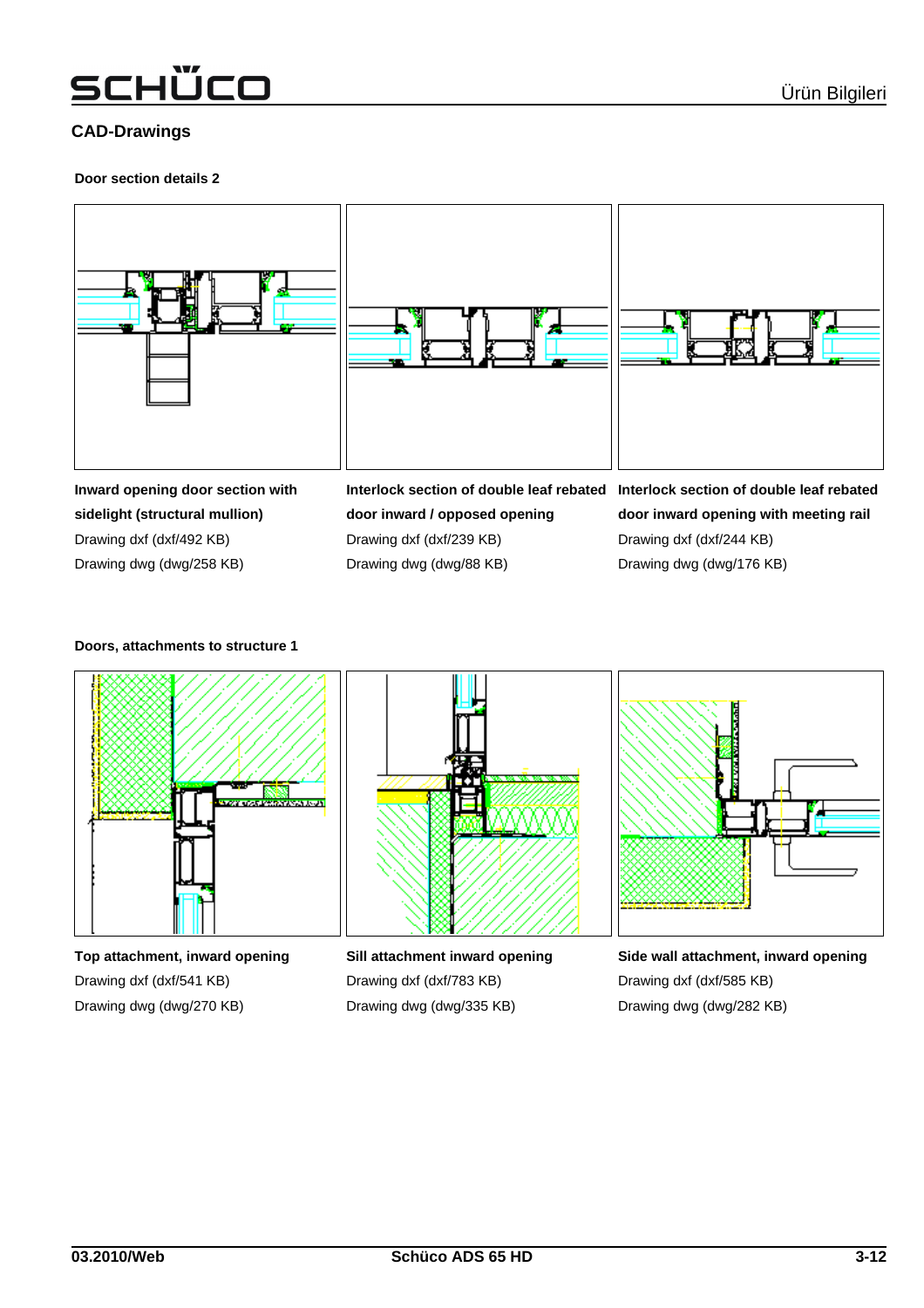#### **Door section details 5**



**Inward opening door with toplight** Drawing dxf (dxf/436 KB) Drawing dwg (dwg/257 KB)

**Outward opening door with toplight** Drawing dxf (dxf/426 KB) Drawing dwg (dwg/240 KB)

#### **Door section details 7**



**sidelight (structural mullion)** Drawing dxf (dxf/483 KB)

Drawing dwg (dwg/240 KB)

**door outward opening** Drawing dxf (dxf/286 KB) Drawing dwg (dwg/85 KB)

**door outward opening with meeting rail** Drawing dxf (dxf/184 KB) Drawing dwg (dwg/75 KB)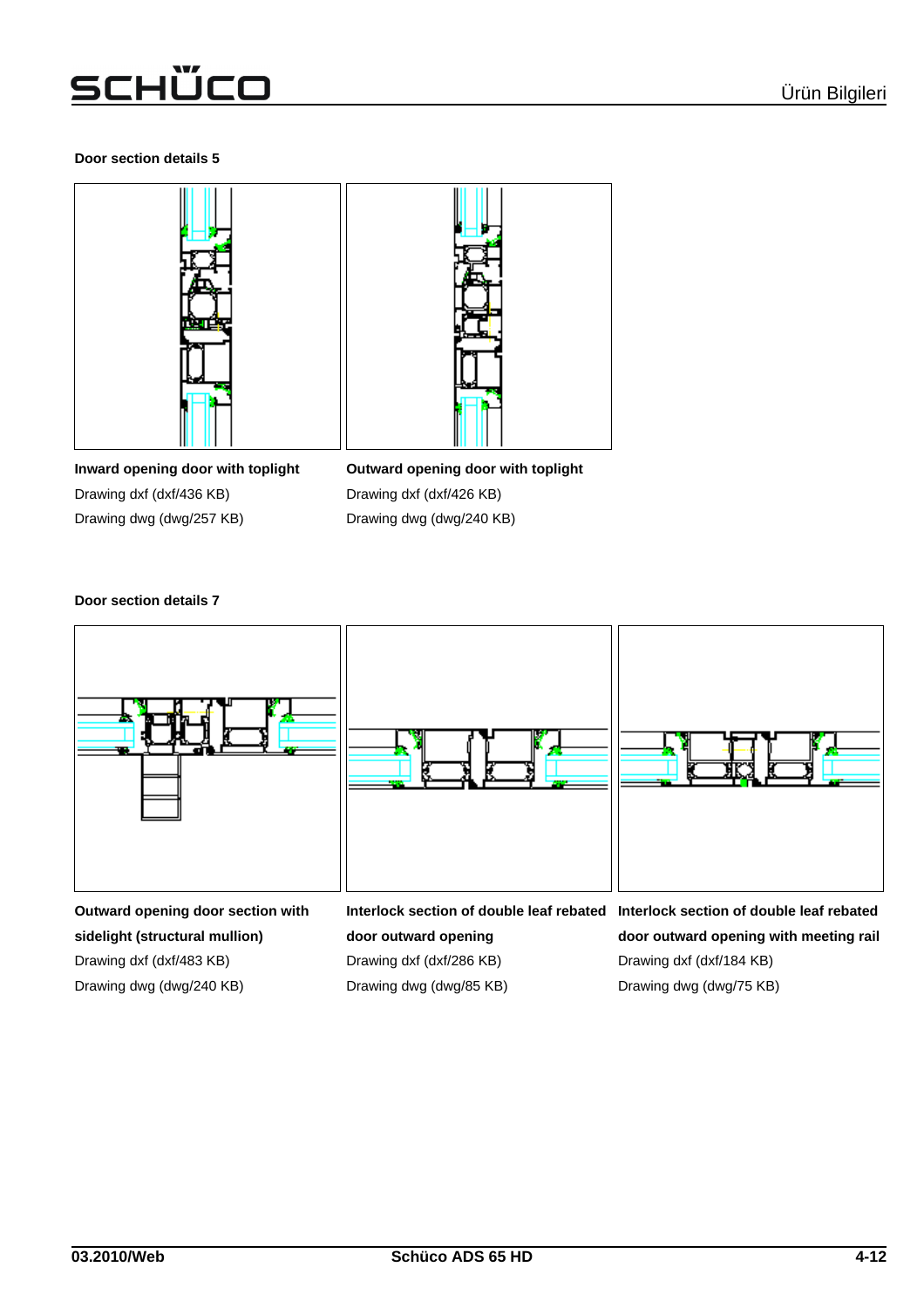#### **Insert units, Doors**







**Top attachment, outward opening** Drawing dxf (dxf/361 KB) Drawing dwg (dwg/228 KB)

| Bottom facade attachment outward |  |
|----------------------------------|--|
| opening                          |  |
| Drawing dxf (dxf/362 KB)         |  |
| Drawing dwg (dwg/264 KB)         |  |

**Side wall attachment, outward opening** Drawing dxf (dxf/393 KB) Drawing dwg (dwg/226 KB)

#### **Door section details 8**



**door outward opening with emergency operation**

**door outward opening with emergency**

### Drawing dxf (dxf/236 KB)

Drawing dwg (dwg/88 KB)

### **operation** Drawing dxf (dxf/241 KB)

Drawing dwg (dwg/89 KB)

### **door leaf**

Drawing dxf (dxf/179 KB) Drawing dwg (dwg/73 KB)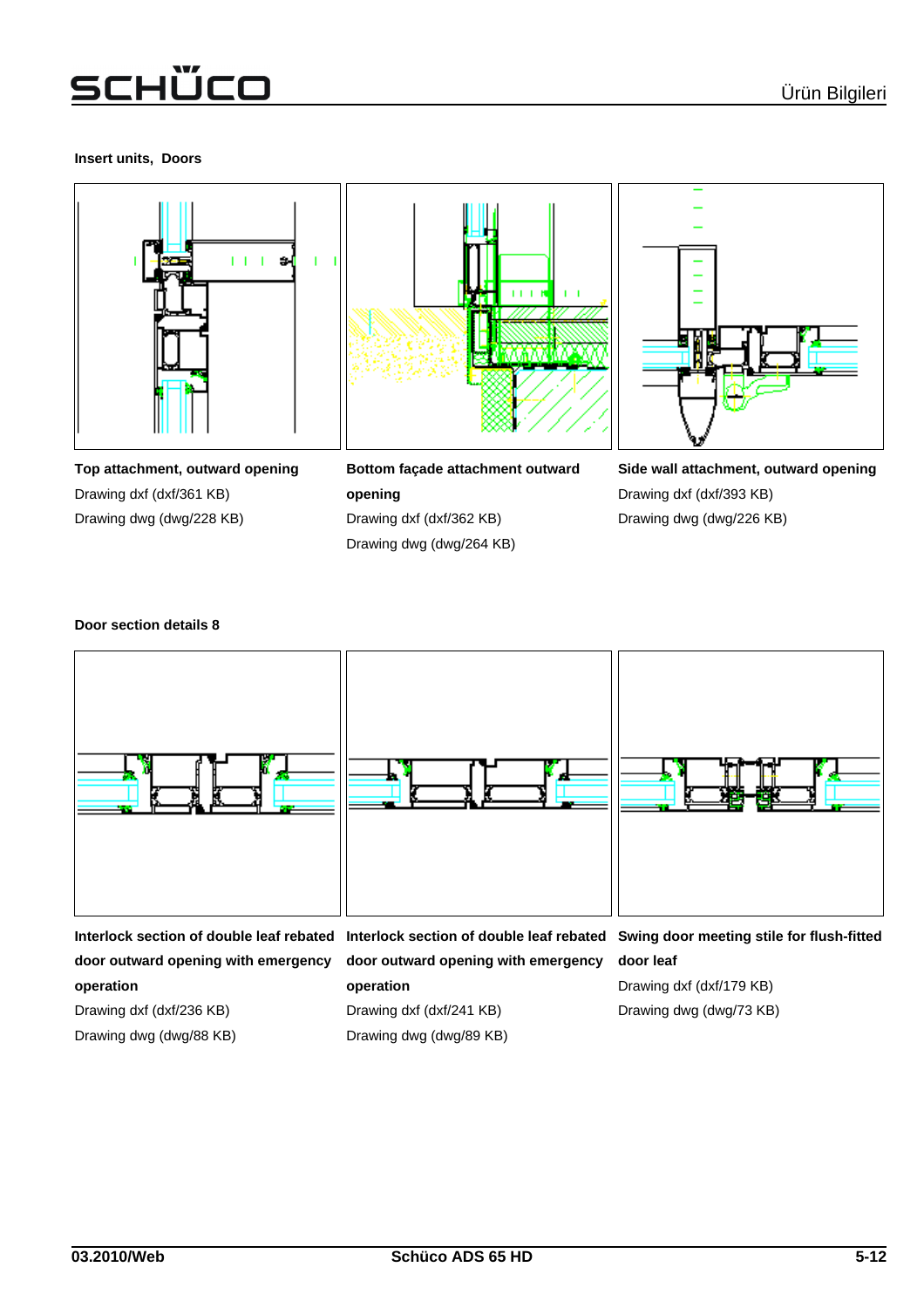### **Door section details 9**







**Sill attachment outward opening** Drawing dxf (dxf/294 KB) Drawing dwg (dwg/104 KB)

**Sill attachment outward opening** Drawing dxf (dxf/173 KB) Drawing dwg (dwg/71 KB)

**Sill attachment, outward opening with automatic door seal** Drawing dxf (dxf/182 KB) Drawing dwg (dwg/74 KB)



**Sill attachment Sidelight with fixed glazing** Drawing dxf (dxf/156 KB)

Drawing dwg (dwg/66 KB)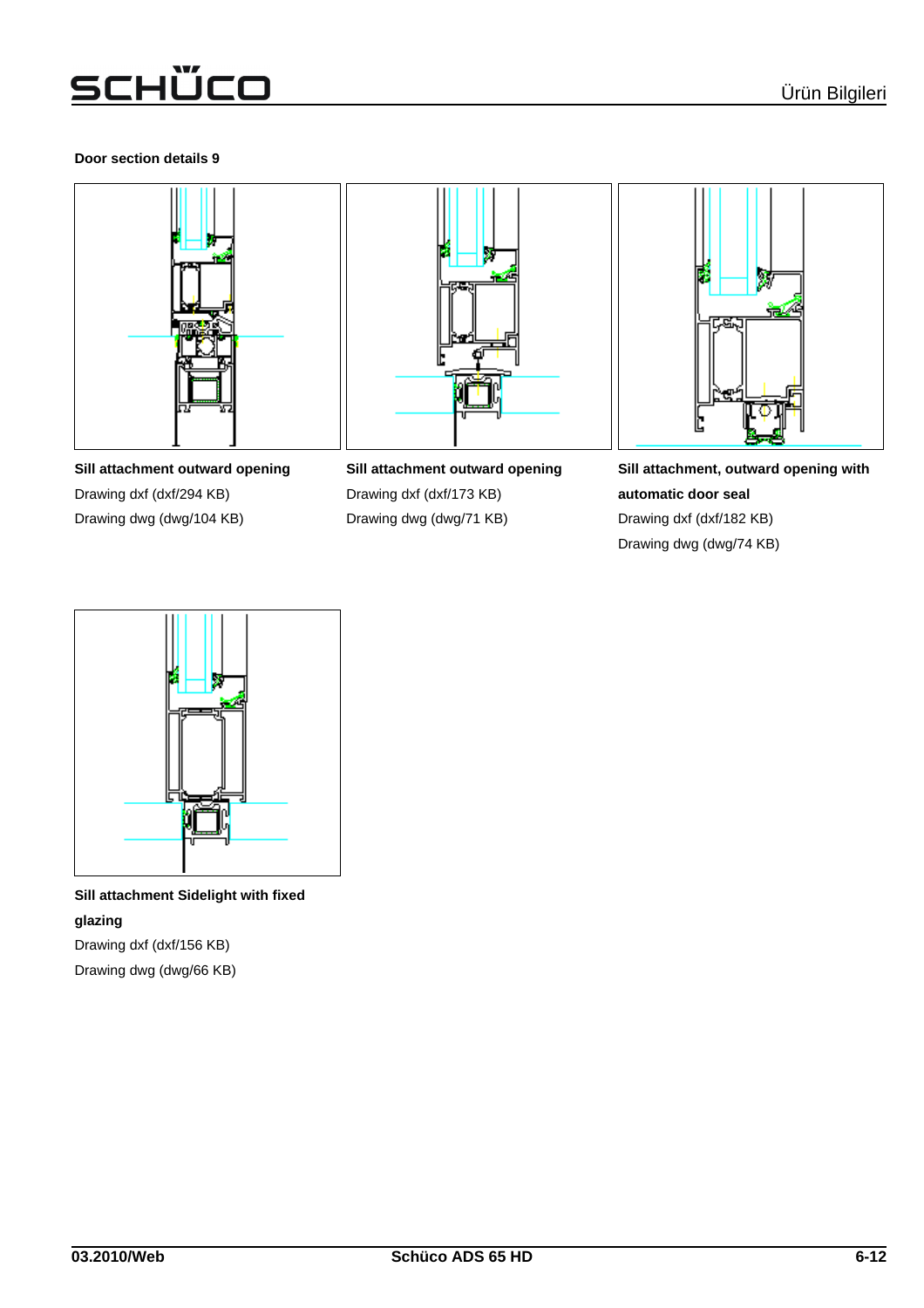### **Door section details 10**



**Sill attachment, outward opening Sill profile 100/125** Drawing dxf (dxf/182 KB)

Drawing dwg (dwg/76 KB)

**Sill attachment, outward opening Sill profile 100/125** Drawing dxf (dxf/132 KB) Drawing dwg (dwg/62 KB)



**Sill attachment, outward opening with automatic door seal** Drawing dxf (dxf/131 KB) Drawing dwg (dwg/61 KB)



**Sill attachment Sidelight with fixed glazing** Drawing dxf (dxf/124 KB)

Drawing dwg (dwg/59 KB)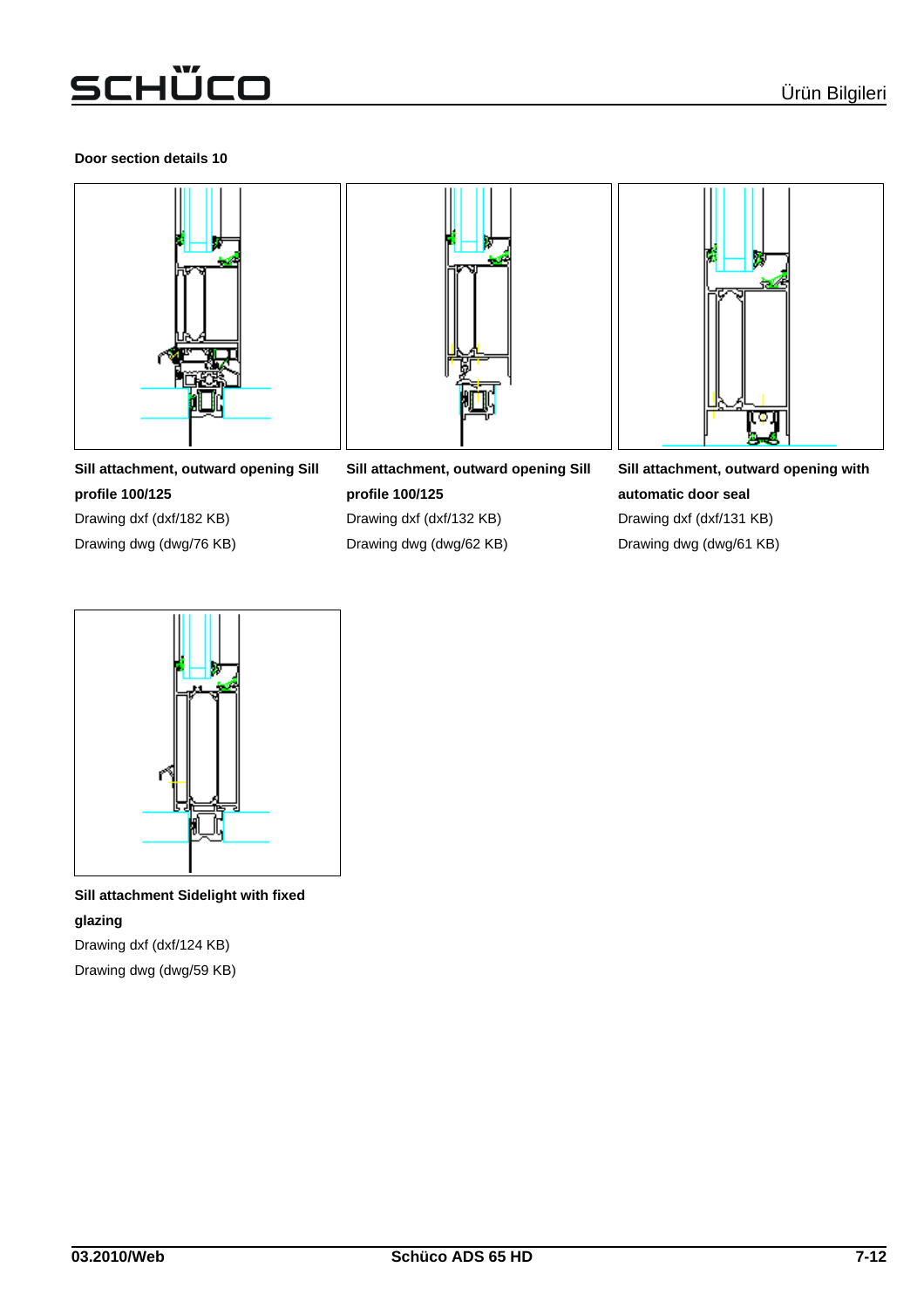### **Insert units, Doors**







**Inward opening door** Drawing dxf (dxf/440 KB) Drawing dwg (dwg/228 KB)

**Inward opening door** Drawing dxf (dxf/355 KB) Drawing dwg (dwg/206 KB)

**Outward opening door** Drawing dxf (dxf/347 KB) Drawing dwg (dwg/205 KB)



**Outward opening door** Drawing dxf (dxf/352 KB) Drawing dwg (dwg/207 KB)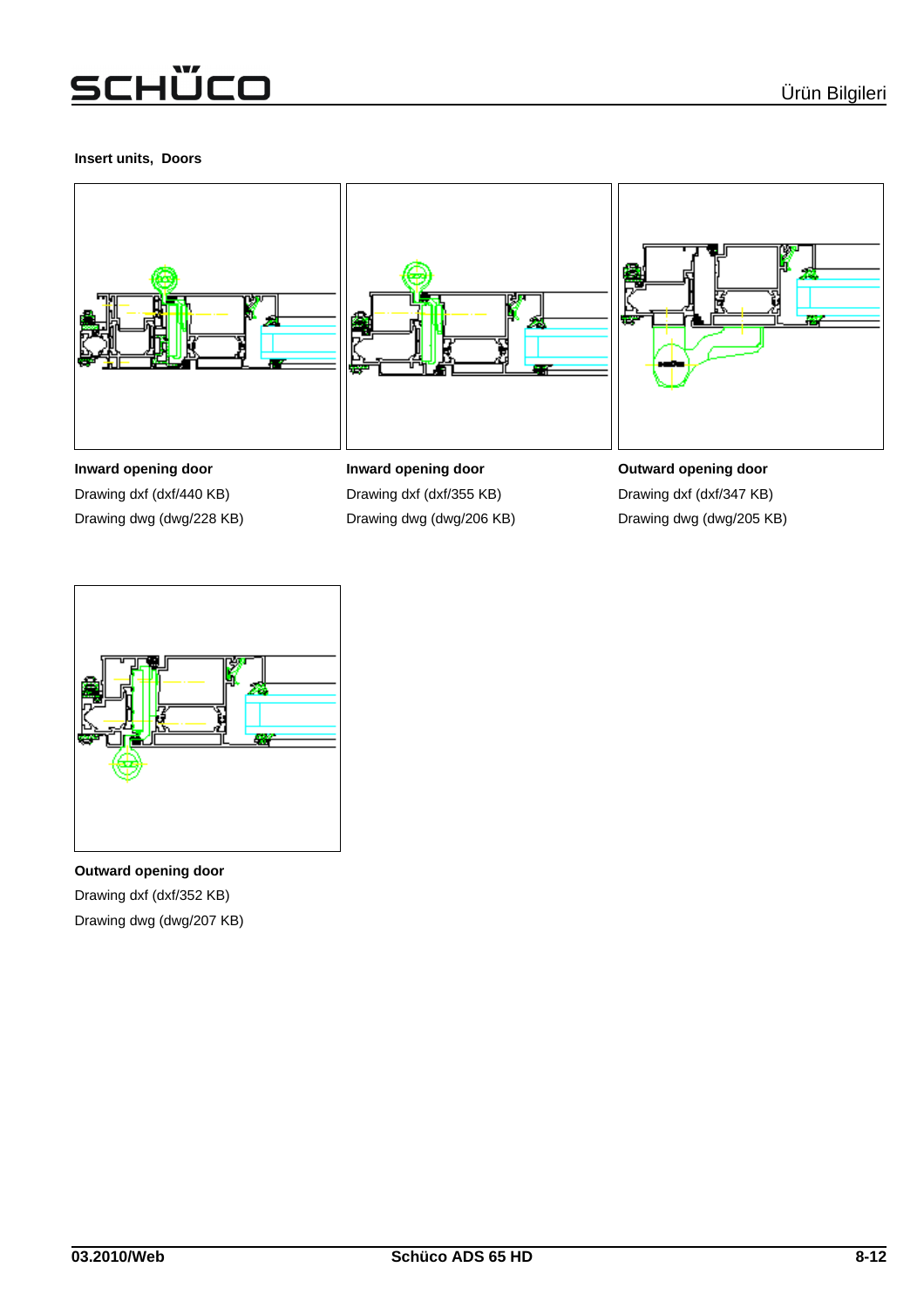### **Door section details 4**



**Sill attachment, inward opening Sill profile 100/125** Drawing dxf (dxf/191 KB)

Drawing dwg (dwg/89 KB)

**Sill attachment ,inward opening Sill profile 117/142** Drawing dxf (dxf/132 KB)

Drawing dwg (dwg/62 KB)



**Sill attachment inward opening Automatic door seal** Drawing dxf (dxf/131 KB) Drawing dwg (dwg/60 KB)



**Sill attachment Sidelight with fixed glazing** Drawing dxf (dxf/124 KB)

Drawing dwg (dwg/59 KB)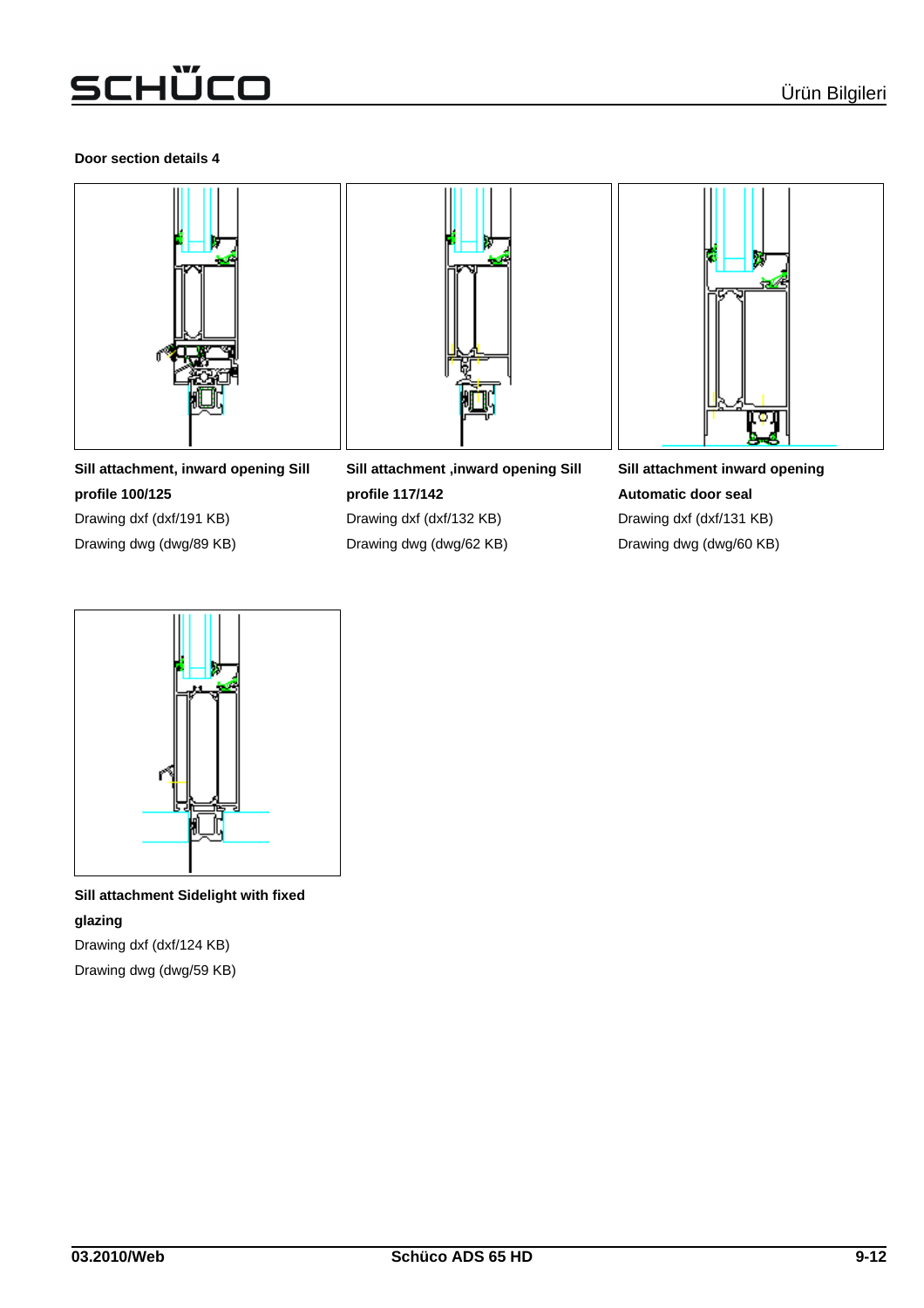### **Door section details 3**







**Sill attachment inward opening** Drawing dxf (dxf/294 KB) Drawing dwg (dwg/104 KB)

**Sill attachment inward opening** Drawing dxf (dxf/174 KB) Drawing dwg (dwg/71 KB)

**Sill attachment inward opening Automatic door seal** Drawing dxf (dxf/183 KB) Drawing dwg (dwg/89 KB)



**Sill attachment Sidelight with fixed glazing** Drawing dxf (dxf/156 KB)

Drawing dwg (dwg/66 KB)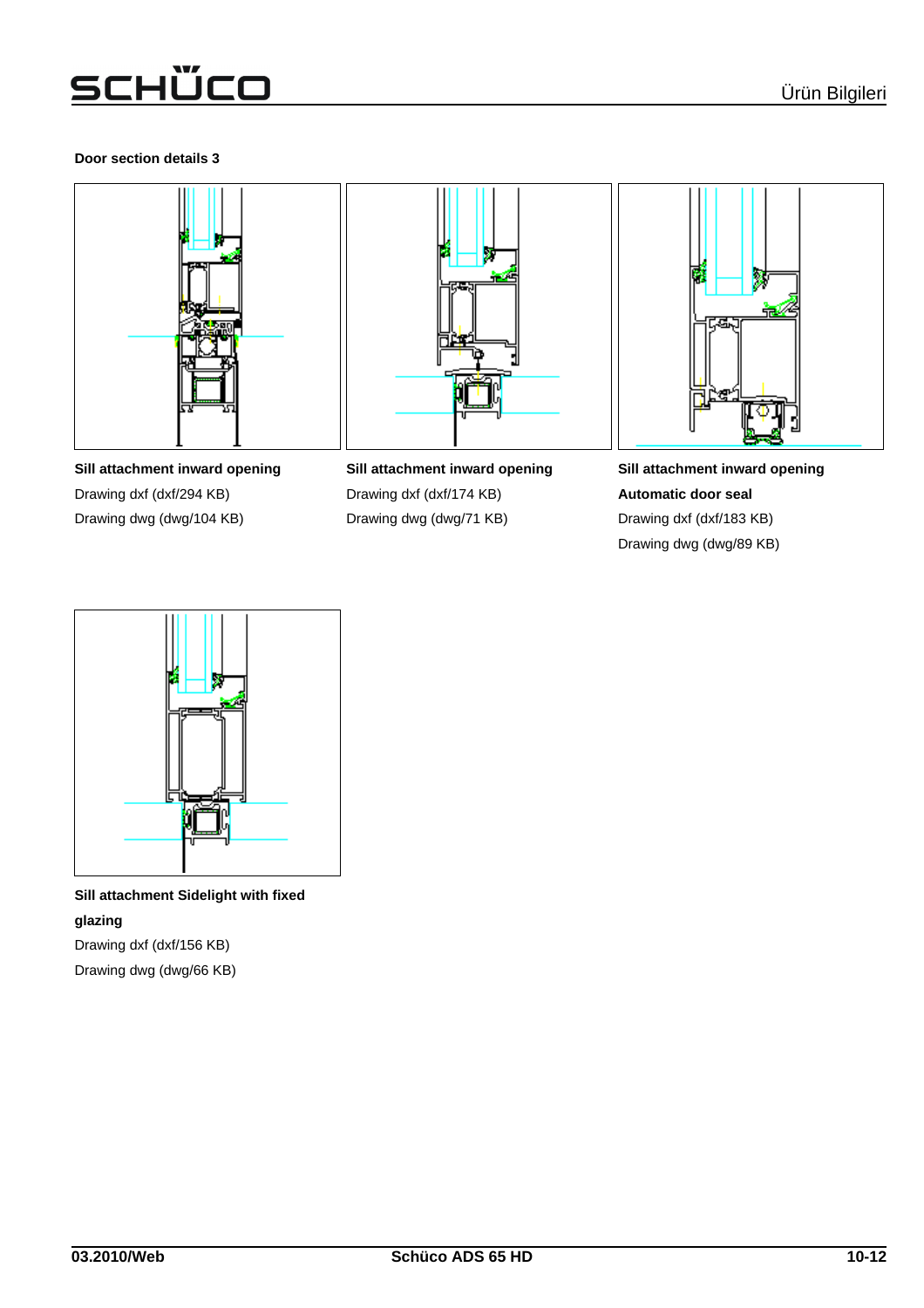### **Door section details 1**





**Door outer frame for flush-fitted door leaf Door leaf 73/73, inward-opening** Drawing dxf (dxf/277 KB) Drawing dwg (dwg/83 KB)

**Door outer frame rebate profile for flush-fitted door leaf Door leaf 73/73, inward-opening** Drawing dxf (dxf/328 KB) Drawing dwg (dwg/198 KB)

₩

**Door outer frame for flush-fitted door leaf Door leaf 100/100, inward-opening** Drawing dxf (dxf/213 KB) Drawing dwg (dwg/82 KB)



**Door outer frame for flush-fitted door leaf Door leaf 100/100, inward-opening** Drawing dxf (dxf/329 KB) Drawing dwg (dwg/198 KB)

**Door sidelight or toplight** Drawing dxf (dxf/201 KB) Drawing dwg (dwg/163 KB)